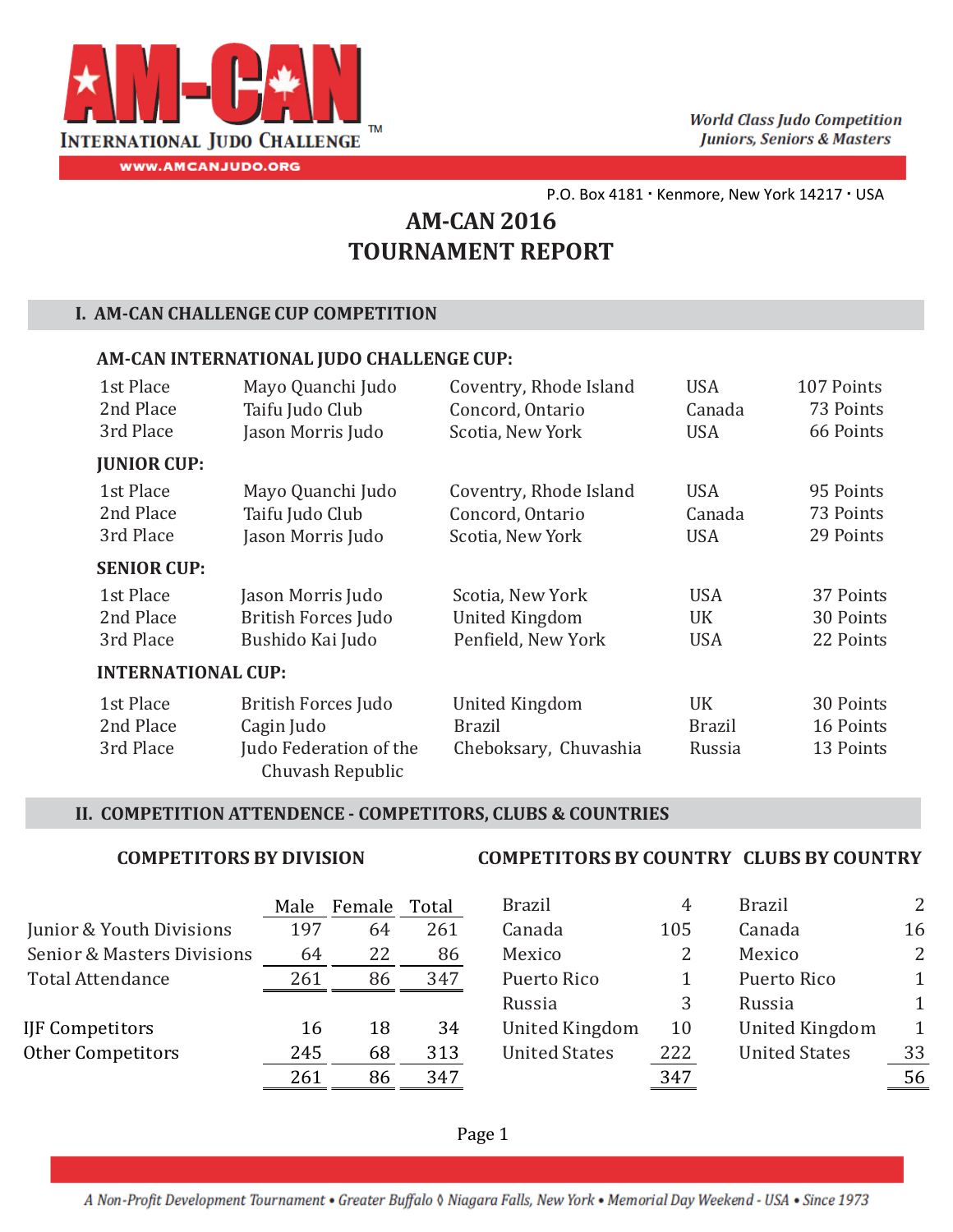

## **AM‐CAN 2016 TOURNAMENT REPORT**

**III. Division Results**

| Boys 6-8, up to 20 KG               | <b>Name</b>                                                                                   | Club                                                      | Country                            |
|-------------------------------------|-----------------------------------------------------------------------------------------------|-----------------------------------------------------------|------------------------------------|
| 1st Place<br>2nd Place              | <b>Matthew Deangelo</b><br><b>Henry Powe</b>                                                  | Kin-Tora Judo Club<br>Chu To Bu                           | <b>USA</b><br><b>USA</b>           |
| Boys 6-8, 20.1 - 23 KG              |                                                                                               |                                                           |                                    |
| 1st Place<br>2nd Place<br>3rd Place | Arel Roitman<br><b>Andrew Hebenthal</b><br><b>Braden Frederick</b>                            | Taifu Judo Club<br>Dilltown Judo Club<br>Lions Den        | Canada<br><b>USA</b><br><b>USA</b> |
| Boys 6-8, 23.1 - 27 KG              |                                                                                               |                                                           |                                    |
| 1st Place<br>2nd Place<br>3rd Place | Daniel Tcherniavski<br>Roman Kovalev-Gasparyan Ararat Martial Arts Center<br>Nicholas Pokalev | Taifu Judo Club<br><b>Ararat Martial Arts Center</b>      | Canada<br><b>USA</b><br><b>USA</b> |
| Boys 6-8, 27.1 - 32 KG              |                                                                                               |                                                           |                                    |
| 1st Place<br>2nd Place<br>3rd Place | Alex Udebashvili<br>David Perez<br>Jadian Toros                                               | Taifu Judo Club<br>Mayo Quanchi Judo<br>Asahi Judo Club   | Canada<br><b>USA</b><br>Canada     |
| Boys 6-8, 32.1 - 37 KG              |                                                                                               |                                                           |                                    |
| 1st Place<br>2nd Place<br>3rd Place | Nick Kasich<br>David Perez<br>Jaiden Paglio                                                   | Taifu Judo Club<br>Mayo Quanchi Judo<br>Mayo Quanchi Judo | Canada<br><b>USA</b><br><b>USA</b> |
| Boys 6-8, over 37 KG                |                                                                                               |                                                           |                                    |
| 1st Place<br>2nd Place<br>3rd Place | Nick Kasich<br><b>Atticus Young</b><br>Ruben Melkonian                                        | Taifu Judo Club<br>Kin-Tora Judo Club<br>Taifu Judo Club  | Canada<br><b>USA</b><br>Canada     |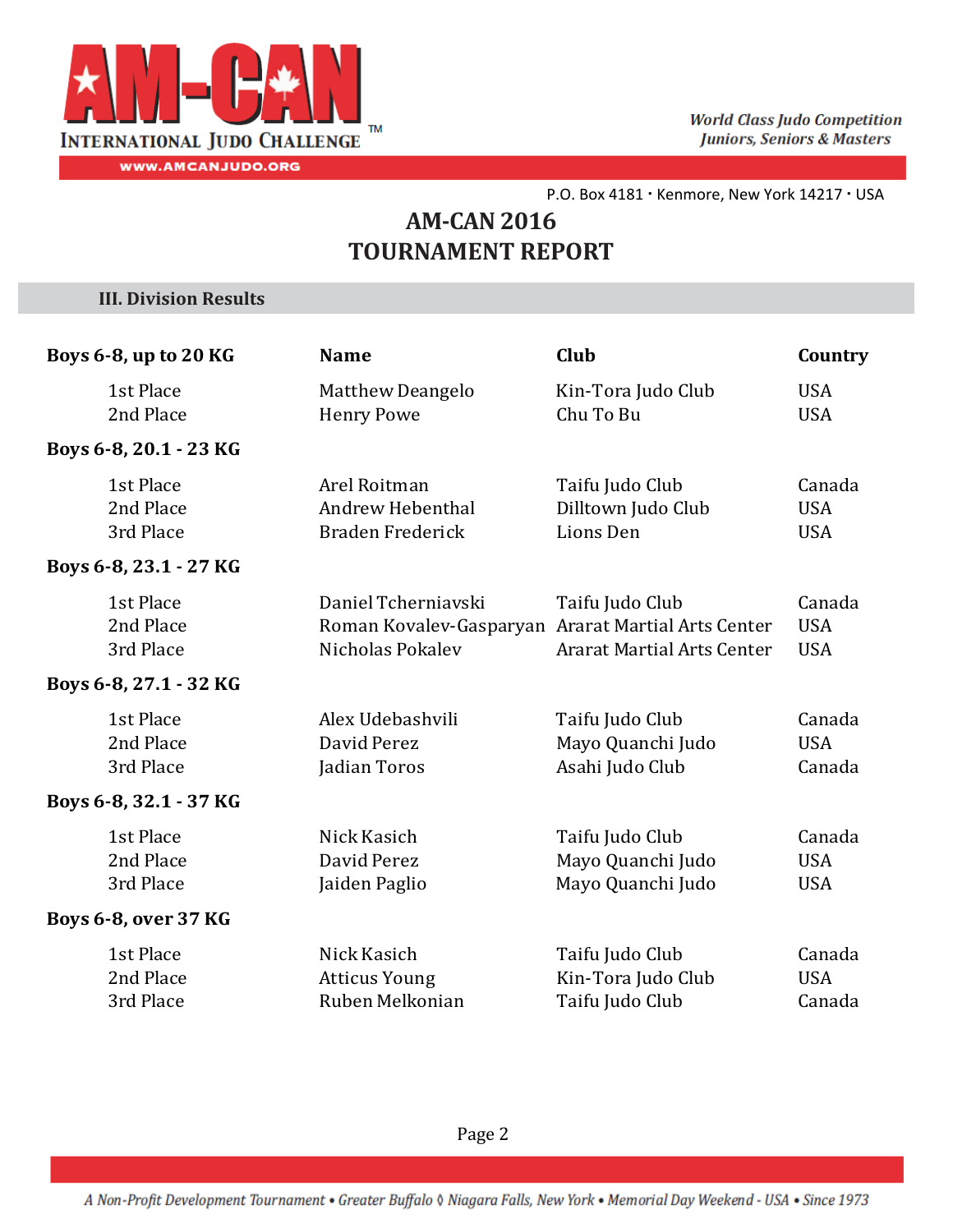

| Boys 9-10, up to 27 KG              | <b>Name</b>                                                  | Club                                                                            | Country                            |
|-------------------------------------|--------------------------------------------------------------|---------------------------------------------------------------------------------|------------------------------------|
| 1st Place<br>2nd Place<br>3rd Place | Peyton Ellis<br>Josef Garshnick<br><b>Trenton Achico</b>     | Mayo Quanchi Judo<br>Dilltown Judo Club<br>Tora Judo Club                       | <b>USA</b><br><b>USA</b><br>Canada |
| Boys 9-10, 27.1 - 32 KG             |                                                              |                                                                                 |                                    |
| 1st Place<br>2nd Place<br>3rd Place | Gabriel Bouyssou<br><b>Artem Neyolov</b><br>Alex Udebashvili | Mayo Quanchi Judo<br>Taifu Judo Club<br>Taifu Judo Club                         | <b>USA</b><br>Canada<br>Canada     |
| Boys 9-10, 32.1 - 37 KG             |                                                              |                                                                                 |                                    |
| 1st Place<br>2nd Place<br>3rd Place | Gabriel Bouyssou<br>Luke Lagasse<br>Binyamin Soloveichik     | Mayo Quanchi Judo<br>Mayo Quanchi Judo<br><b>Challenge Sports Club</b>          | <b>USA</b><br><b>USA</b><br>Canada |
| Boys 9-10, 37.1 - 42 KG             |                                                              |                                                                                 |                                    |
| 1st Place<br>2nd Place<br>3rd Place | David Melkonian<br>Yonotan Soloveichik<br>Leo Gerassimov     | Taifu Judo Club<br><b>Challenge Sports Club</b><br><b>Challenge Sports Club</b> | Canada<br>Canada<br>Canada         |
| Boys 9-10, 42.1 - 47 KG             |                                                              |                                                                                 |                                    |
| 1st Place<br>2nd Place<br>3rd Place | David Melkonian<br>Petros Vithoulkas<br>Nikolas Vithoulkas   | Taifu Judo Club<br>Ringsport<br>Ringsport                                       | Canada<br><b>USA</b><br><b>USA</b> |
| <b>Boys 9-10, over 47 KG</b>        |                                                              |                                                                                 |                                    |
| 1st Place<br>2nd Place<br>3rd Place | <b>Matthew Serrano</b><br>Juan Mendoza Jr.<br>Derian Beltran | Ajax Budokan<br>Kobukan Judo<br>Kobukan Judo                                    | Canada<br><b>USA</b><br><b>USA</b> |
|                                     |                                                              |                                                                                 |                                    |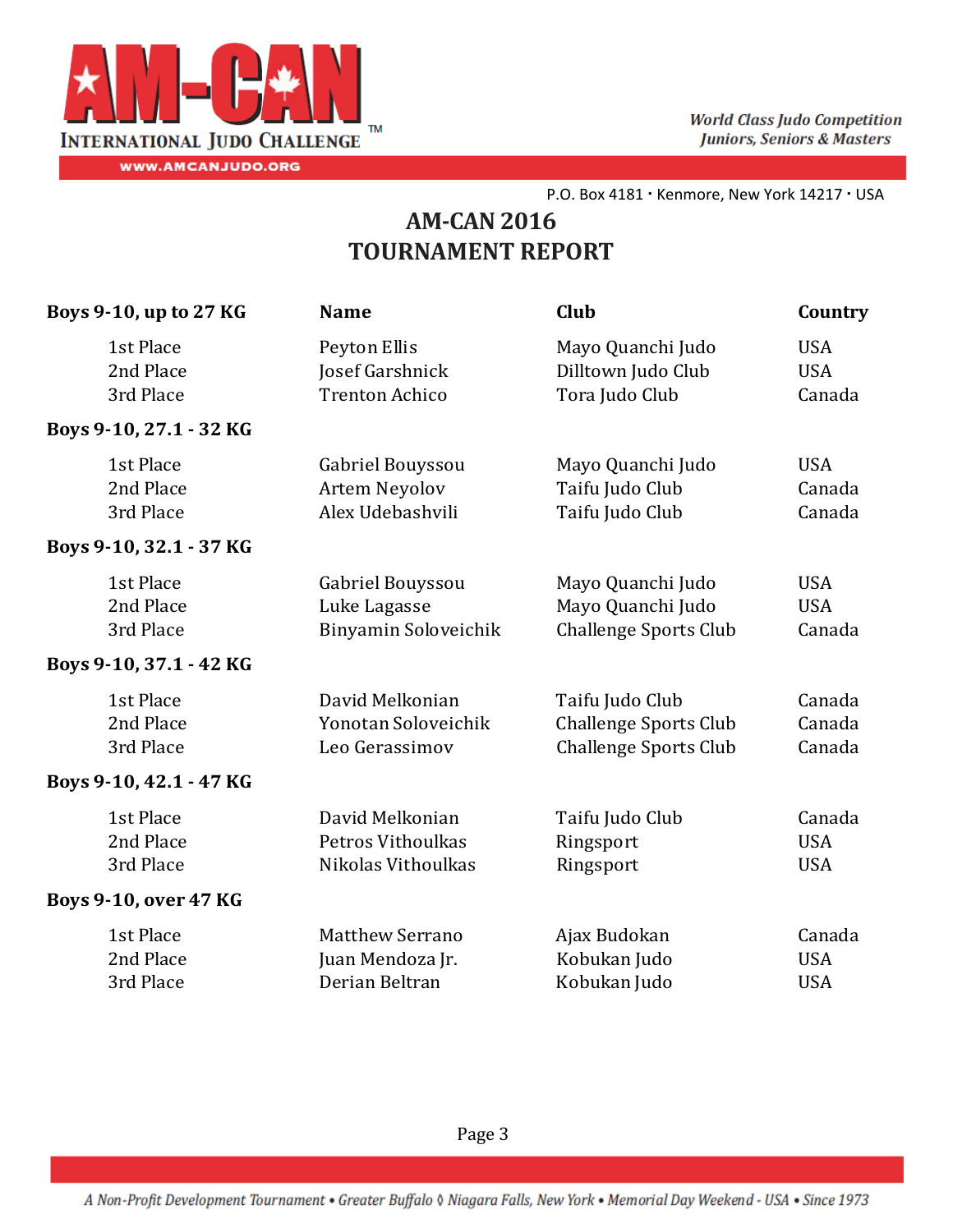

| 1st Place<br>Taifu Judo Club<br>Canada<br>Nikita Tansky<br>Canada<br>2nd Place<br>Elisey Sokolov<br>Taifu Judo Club<br>Shokhjahon Berdiyorov<br><b>Ararat Martial Arts Center</b><br>3rd Place<br><b>USA</b><br>Boys 11-12, 32.1 - 37 KG<br>1st Place<br>Maksim Rudakov<br>Taifu Judo Club<br>Canada<br>2nd Place<br>Lasha Tsatsalashvili<br>Taifu Judo Club<br>Canada<br>Canada<br>3rd Place<br>Philipp Mayorov<br><b>Challenge Sports Club</b><br>Boys 11-12, 37.1 - 42 KG<br>1st Place<br>Johnathan Xinkas<br>Taifu Judo Club<br>Canada<br>2nd Place<br>Lasha Tsatsalashvili<br>Taifu Judo Club<br>Canada<br>3rd Place<br>Alexander Polyakov<br><b>Challenge Sports Club</b><br>Canada<br>Boys 11-12, 42.1 - 47 KG<br>1st Place<br>Nick Luchkin<br>Canada<br><b>Challenge Sports Club</b><br>2nd Place<br>Johnathan Xinkas<br>Taifu Judo Club<br>Canada<br>3rd Place<br>Louis-Albert Pouliot<br>Judo Jikan<br>Canada<br>Boys 11-12, 47.1 - 52 KG<br>1st Place<br>Michael Arabov<br>Canada<br><b>Challenge Sports Club</b><br>2nd Place<br>Mark Khenkin<br>Canada<br>Taifu Judo Club<br>Tora Judo Club<br>Canada<br>3rd Place<br><b>Carson Furneaux</b><br>Boys 11-12, 52.1 - 58 KG<br>1st Place<br>Wall2wall<br><b>USA</b><br>James Dosado Jr.<br>2nd Place<br>Bogdan Cherkashyn<br>Judo Club Challenge<br>Canada<br>3rd Place<br>Michael Rodriguez<br>Team Carvalho Judo<br><b>USA</b> | Boys 11-12, up to 32 KG | <b>Name</b> | Club | Country |
|--------------------------------------------------------------------------------------------------------------------------------------------------------------------------------------------------------------------------------------------------------------------------------------------------------------------------------------------------------------------------------------------------------------------------------------------------------------------------------------------------------------------------------------------------------------------------------------------------------------------------------------------------------------------------------------------------------------------------------------------------------------------------------------------------------------------------------------------------------------------------------------------------------------------------------------------------------------------------------------------------------------------------------------------------------------------------------------------------------------------------------------------------------------------------------------------------------------------------------------------------------------------------------------------------------------------------------------------------------------------------------------------|-------------------------|-------------|------|---------|
|                                                                                                                                                                                                                                                                                                                                                                                                                                                                                                                                                                                                                                                                                                                                                                                                                                                                                                                                                                                                                                                                                                                                                                                                                                                                                                                                                                                            |                         |             |      |         |
|                                                                                                                                                                                                                                                                                                                                                                                                                                                                                                                                                                                                                                                                                                                                                                                                                                                                                                                                                                                                                                                                                                                                                                                                                                                                                                                                                                                            |                         |             |      |         |
|                                                                                                                                                                                                                                                                                                                                                                                                                                                                                                                                                                                                                                                                                                                                                                                                                                                                                                                                                                                                                                                                                                                                                                                                                                                                                                                                                                                            |                         |             |      |         |
|                                                                                                                                                                                                                                                                                                                                                                                                                                                                                                                                                                                                                                                                                                                                                                                                                                                                                                                                                                                                                                                                                                                                                                                                                                                                                                                                                                                            |                         |             |      |         |
|                                                                                                                                                                                                                                                                                                                                                                                                                                                                                                                                                                                                                                                                                                                                                                                                                                                                                                                                                                                                                                                                                                                                                                                                                                                                                                                                                                                            |                         |             |      |         |
|                                                                                                                                                                                                                                                                                                                                                                                                                                                                                                                                                                                                                                                                                                                                                                                                                                                                                                                                                                                                                                                                                                                                                                                                                                                                                                                                                                                            |                         |             |      |         |
|                                                                                                                                                                                                                                                                                                                                                                                                                                                                                                                                                                                                                                                                                                                                                                                                                                                                                                                                                                                                                                                                                                                                                                                                                                                                                                                                                                                            |                         |             |      |         |
|                                                                                                                                                                                                                                                                                                                                                                                                                                                                                                                                                                                                                                                                                                                                                                                                                                                                                                                                                                                                                                                                                                                                                                                                                                                                                                                                                                                            |                         |             |      |         |
|                                                                                                                                                                                                                                                                                                                                                                                                                                                                                                                                                                                                                                                                                                                                                                                                                                                                                                                                                                                                                                                                                                                                                                                                                                                                                                                                                                                            |                         |             |      |         |
|                                                                                                                                                                                                                                                                                                                                                                                                                                                                                                                                                                                                                                                                                                                                                                                                                                                                                                                                                                                                                                                                                                                                                                                                                                                                                                                                                                                            |                         |             |      |         |
|                                                                                                                                                                                                                                                                                                                                                                                                                                                                                                                                                                                                                                                                                                                                                                                                                                                                                                                                                                                                                                                                                                                                                                                                                                                                                                                                                                                            |                         |             |      |         |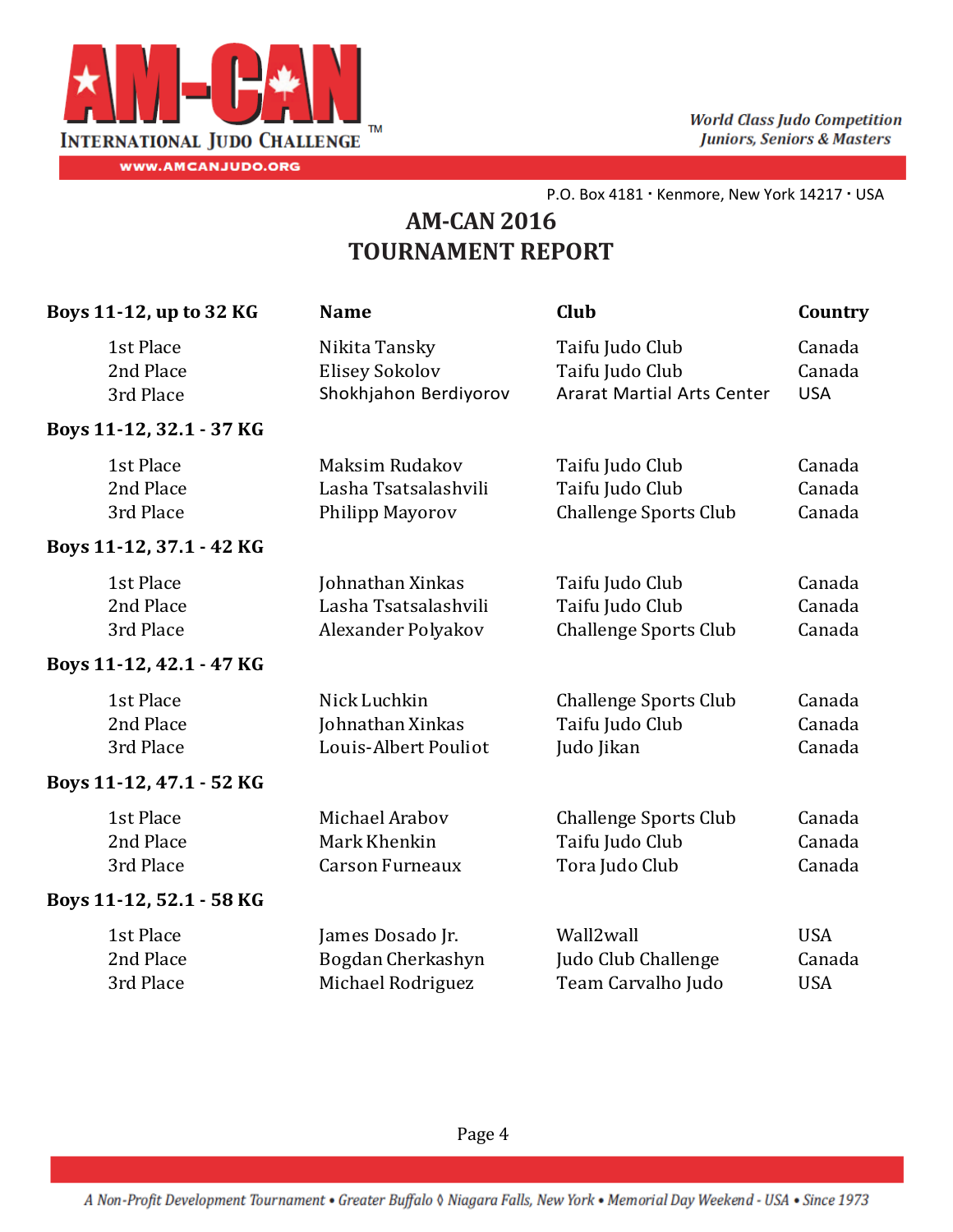

# **AM‐CAN 2016 TOURNAMENT REPORT**

| Boys 13-14, up to 42 KG  | <b>Name</b>             | Club                              | Country    |
|--------------------------|-------------------------|-----------------------------------|------------|
| 1st Place                | Joziah Fry              | Mayo Quanchi Judo                 | <b>USA</b> |
| 2nd Place                | Alexander Polyakov      | <b>Challenge Sports Club</b>      | Canada     |
| 3rd Place                | Danylo Anistratenko     | Tora Judo Club                    | Canada     |
| Boys 13-14, 42.1 - 47 KG |                         |                                   |            |
| 1st Place                | Corry Sanchez           | Kobukan Judo                      | <b>USA</b> |
| 2nd Place                | Nathan Belfer           | <b>Ararat Martial Arts Center</b> | <b>USA</b> |
| 3rd Place                | Vladimir Chitov         | JCCC Judo Kai                     | Canada     |
| Boys 13-14, 52.1 - 58 KG |                         |                                   |            |
| 1st Place                | Mason Clarke            | Mayo Quanchi Judo                 | <b>USA</b> |
| 2nd Place                | <b>Ryhor Simanovich</b> | Taifu Judo Club                   | Canada     |
| 3rd Place                | James Dosado Jr.        | Wall2wall                         | <b>USA</b> |
| Boys 13-14, 58.1 - 65 KG |                         |                                   |            |
| 1st Place                | Tyler Michaelson        | Jason Morris Judo Center          | <b>USA</b> |
| 2nd Place                | KJ Ferguson-Grout       | Niagara Falls Judo Centre         | Canada     |
| 3rd Place                | <b>Richard Cortez</b>   | San Yama Bushi                    | <b>USA</b> |
| Boys 13-14, over 73 KG   |                         |                                   |            |
| 1st Place                | Thomas Moreau Jr.       | <b>Moreaus Training Center</b>    | <b>USA</b> |
| 2nd Place                | Armen Danielyan         | Bushido Kai Judo Club             | <b>USA</b> |
| 3rd Place                | Nadeem Elmahroukey      | Teo BJJ                           | <b>USA</b> |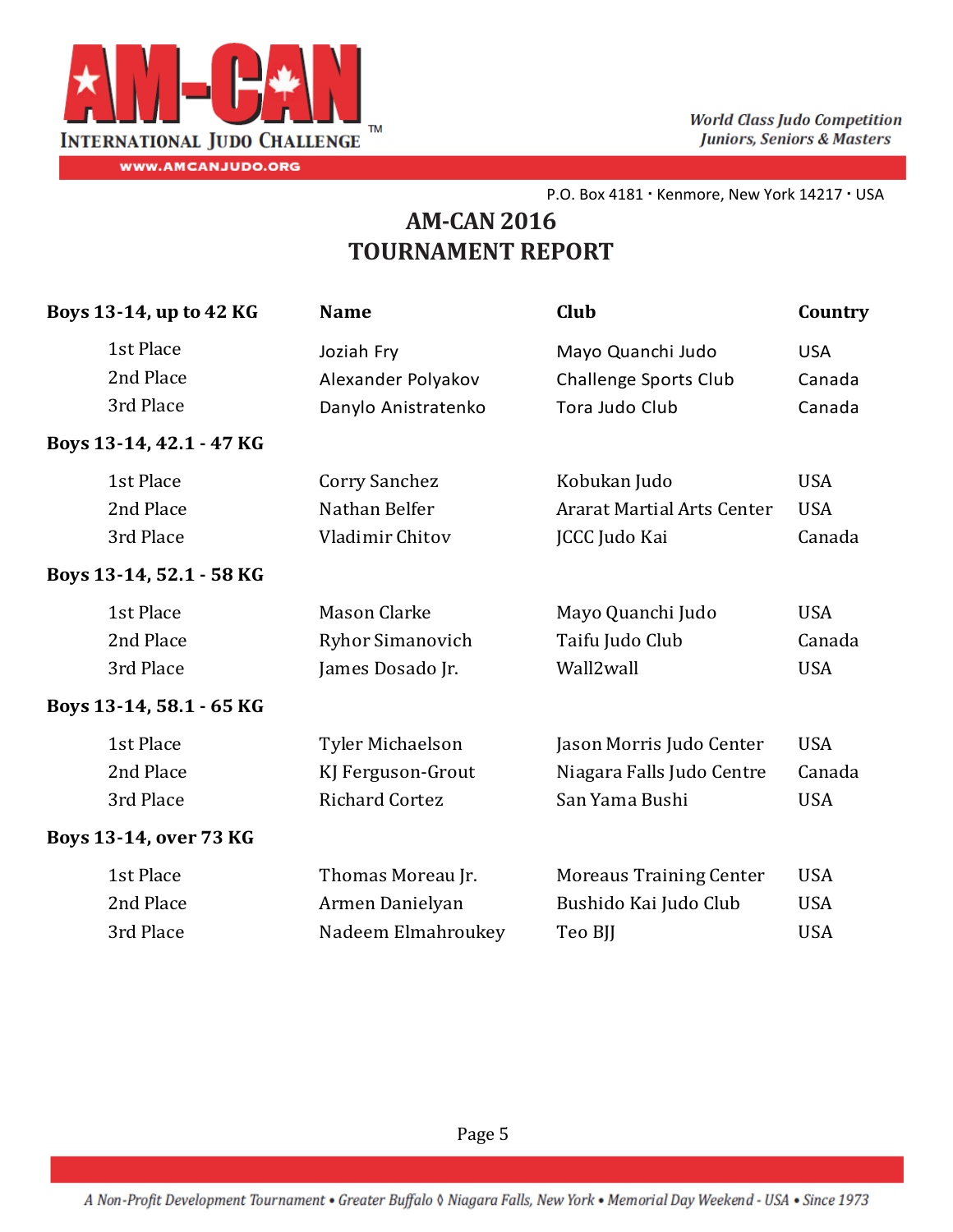

| Boys 15-16, up to 55 KG  | <b>Name</b>             | Club                              | Country    |
|--------------------------|-------------------------|-----------------------------------|------------|
| 1st Place                | Sean Caltagirone        | Mayo Quanchi Judo                 | <b>USA</b> |
| 2nd Place                | <b>Ryhor Simanovich</b> | Taifu Judo Club                   | Canada     |
| 3rd Place                | Jake Pierides           | International Judo Center         | <b>USA</b> |
| Boys 15-16, 55.1 - 60 KG |                         |                                   |            |
| 1st Place                | Samuel Huber            | Mayo Quanchi Judo                 | <b>USA</b> |
| 2nd Place                | Tyler Michaelson        | Jason Morris Judo Center          | <b>USA</b> |
| Boys 15-16, 60.1 - 66 KG |                         |                                   |            |
| 1st Place                | Kiernan Shanahan        | Jason Morris Judo Center          | <b>USA</b> |
| 2nd Place                | Ruslan Izerkin          | Jason Morris Judo Center          | <b>USA</b> |
| 3rd Place                | Samuel Tourigny         | Judo Jikan                        | Canada     |
| Boys 15-16, 66.1 - 73 KG |                         |                                   |            |
| 1st Place                | Isaac Oksman            | Kokushikai Judo Academy           | <b>USA</b> |
| 2nd Place                | Timo Gobec              | Sport Judo                        | <b>USA</b> |
| 3rd Place                | <b>Kevin Turcios</b>    | Bushido Kai Judo Club             | <b>USA</b> |
| Boys 15-16, 73.1 - 81 KG |                         |                                   |            |
| 1st Place                | Alfonso Pinto Jr.       | Team Carvalho Judo                | <b>USA</b> |
| 2nd Place                | Elyor Serikbaev         | <b>Ararat Martial Arts Center</b> | <b>USA</b> |
| 3rd Place                | Mitchell Paltielov      | Jason Morris Judo Center          | <b>USA</b> |
| Boys 15-16, 81.1 - 90 KG |                         |                                   |            |
| 1st Place                | Sabastian Federspiel    | Kenshiki Dojo                     | <b>USA</b> |
| 2nd Place                | Brendan Quinlin         | Niagara Falls Judo Centre         | Canada     |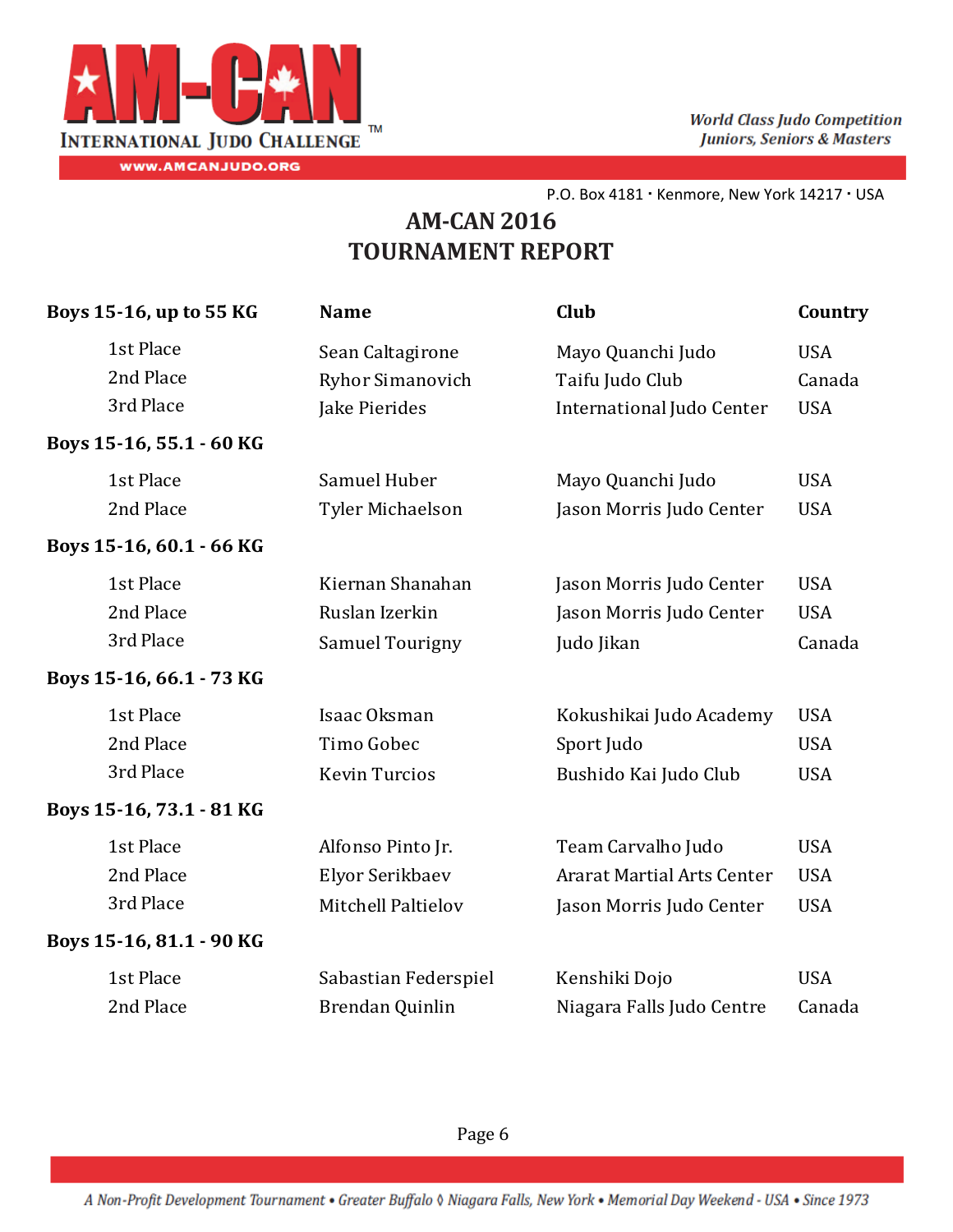

| Boys Youth 17-20, up to 60 KG Name |                     | Club                                       | Country    |
|------------------------------------|---------------------|--------------------------------------------|------------|
| 1st Place                          | Sean Caltagirone    | Mayo Quanchi Judo                          | <b>USA</b> |
| 2nd Place                          | Jason Menezes       | Bushido Kai Judo Club                      | <b>USA</b> |
| Boys Youth 17-20, 60.1 - 66 KG     |                     |                                            |            |
| 1st Place                          | Quentin Cook        | Jason Morris Judo Center                   | <b>USA</b> |
| 2nd Place                          | Dmitrii Ivanov      | Judo Federation of the<br>Chuvash Republic | Russia     |
| 3rd Place                          | Eli Barreto         | Mayo Quanchi Judo                          | <b>USA</b> |
| Boys Youth 17-20, 66.1 - 73 KG     |                     |                                            |            |
| 1st Place                          | Evgenil Ivanov      | Judo Federation of the<br>Chuvash Republic | Russia     |
| 2nd Place                          | David Daniyelyan    | Bushido Kai Judo Club                      | <b>USA</b> |
| 3rd Place                          | Jose Alvira         | Kin-Tora Judo Club                         | <b>USA</b> |
| Boys Youth 17-20, 73.1 - 81 KG     |                     |                                            |            |
| 1st Place                          | <b>Gregory West</b> | Cahill's Judo Academy                      | <b>USA</b> |
| 2nd Place                          | Mitchell Paltielov  | Jason Morris Judo Center                   | <b>USA</b> |
| 3rd Place                          | Aaron Douoguih      | Sport Judo                                 | <b>USA</b> |
| Boys Youth 17-20, over 90 KG       |                     |                                            |            |
| 1st Place                          | Joshua Paltielov    | Jason Morris Judo Center                   | <b>USA</b> |
| 2nd Place                          | Eric Skylar         | Jason Morris Judo Center                   | <b>USA</b> |
| 3rd Place                          | Jayvon Davidson     | Team Carvalho Judo                         | <b>USA</b> |
|                                    |                     |                                            |            |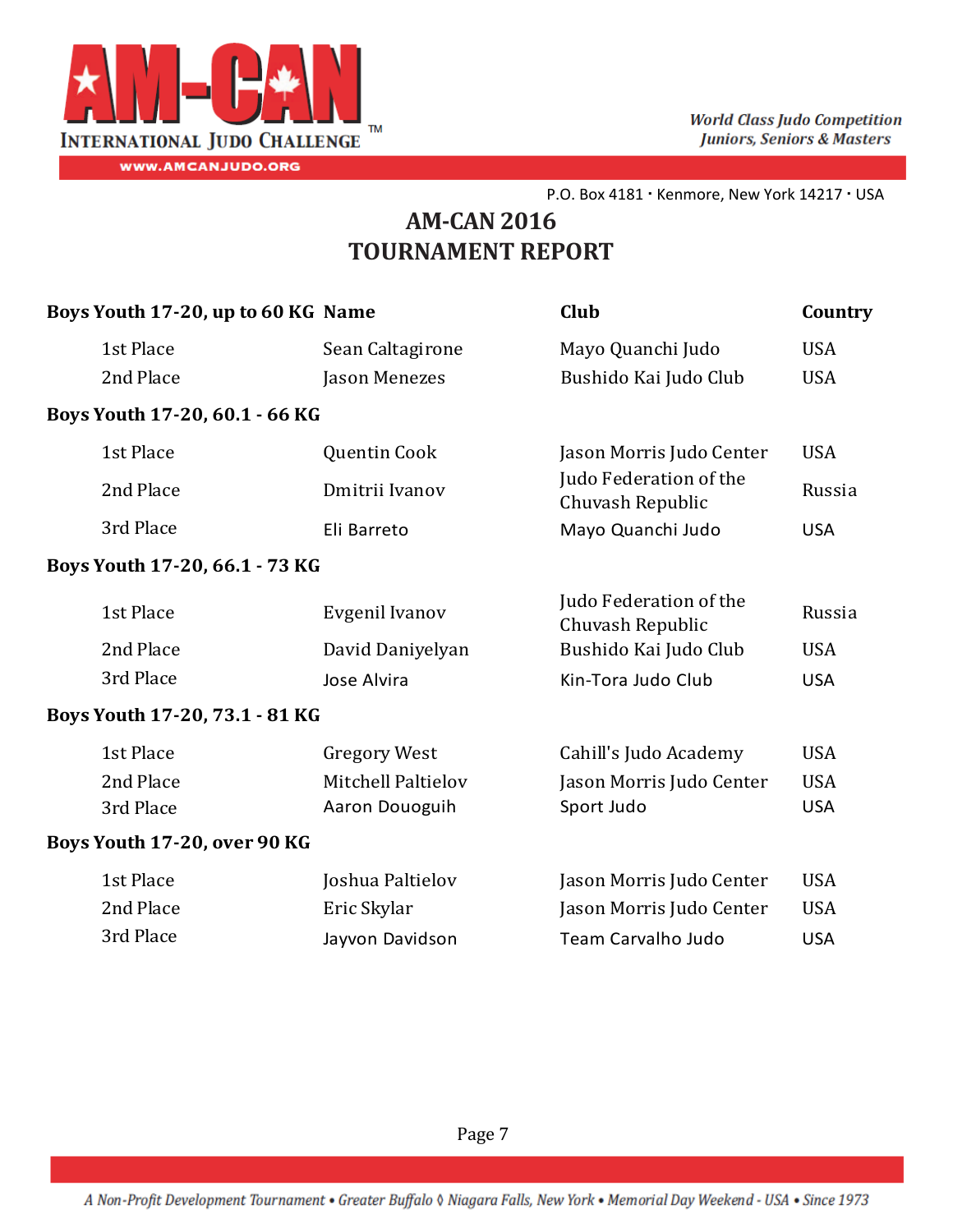

## **AM‐CAN 2016 TOURNAMENT REPORT**

| Girls 6-8, 20.1 - 23 KG       | <b>Name</b>               | <b>Club</b>                  | Country    |
|-------------------------------|---------------------------|------------------------------|------------|
| 1st Place                     | <b>Chloe Ross</b>         | Mayo Quanchi Judo            | <b>USA</b> |
| 2nd Place                     | Kaitlynn Steiringer       | Kin-Tora Judo Club           | <b>USA</b> |
| Girls 6-8, 23.1 - 28 KG       |                           |                              |            |
| 1st Place                     | Macie Smith               | Satori Martial Arts          | <b>USA</b> |
| 2nd Place                     | Daisy Sanchez             | Kobukan Judo                 | <b>USA</b> |
| 3rd Place                     | Hayley O'Hara             | Asahi Judo Club              | Canada     |
| Girls 9-10, 28.1 - 32 KG      |                           |                              |            |
| 1st Place                     | Ela Rose Way              | Mayo Quanchi Judo            | <b>USA</b> |
| 2nd Place                     | Ella Antonishek           | Maryland Judo Team           | <b>USA</b> |
| 3rd Place                     | Ava Magyar                | Bushido Kai Judo Club        | <b>USA</b> |
| Girls 9-10, 32.1 - 37 KG      |                           |                              |            |
| 1st Place                     | Nicole Ratskovich         | <b>Challenge Sports Club</b> | Canada     |
| 2nd Place                     | Kimi Gobec                | Sport Judo                   | <b>USA</b> |
| 3rd Place                     | Sofia Valenzuela          | Gentleway Masters Judo       | <b>USA</b> |
| <b>Girls 9-10, over 42 KG</b> |                           |                              |            |
| 1st Place                     | Kryssceah Ravenelle       | Mayo Quanchi Judo            | <b>USA</b> |
| 2nd Place                     | <b>Monty Steward-King</b> | Konan/Kenshiki Dojo-Judo     | <b>USA</b> |
| 3rd Place                     | Maggie Brown              | Kin-Tora Judo Club           | <b>USA</b> |
| Girls 11-12, up to 32 KG      |                           |                              |            |
| 1st Place                     | Celine Bouyssou           | Mayo Quanchi Judo            | <b>USA</b> |
| 2nd Place                     | Sue Bourke                | Maryland Judo Team           | <b>USA</b> |
| 3rd Place                     | Ela Rose Way              | Mayo Quanchi Judo            | <b>USA</b> |
| Girls 11-12, 32.1 - 37 KG     |                           |                              |            |
| 1st Place                     | <b>Brooke Ellis</b>       | Mayo Quanchi Judo            | <b>USA</b> |
| 2nd Place                     | <b>Bella Bourke</b>       | Maryland Judo Team           | <b>USA</b> |
| 3rd Place                     | Sue Bourke                | Maryland Judo Team           | <b>USA</b> |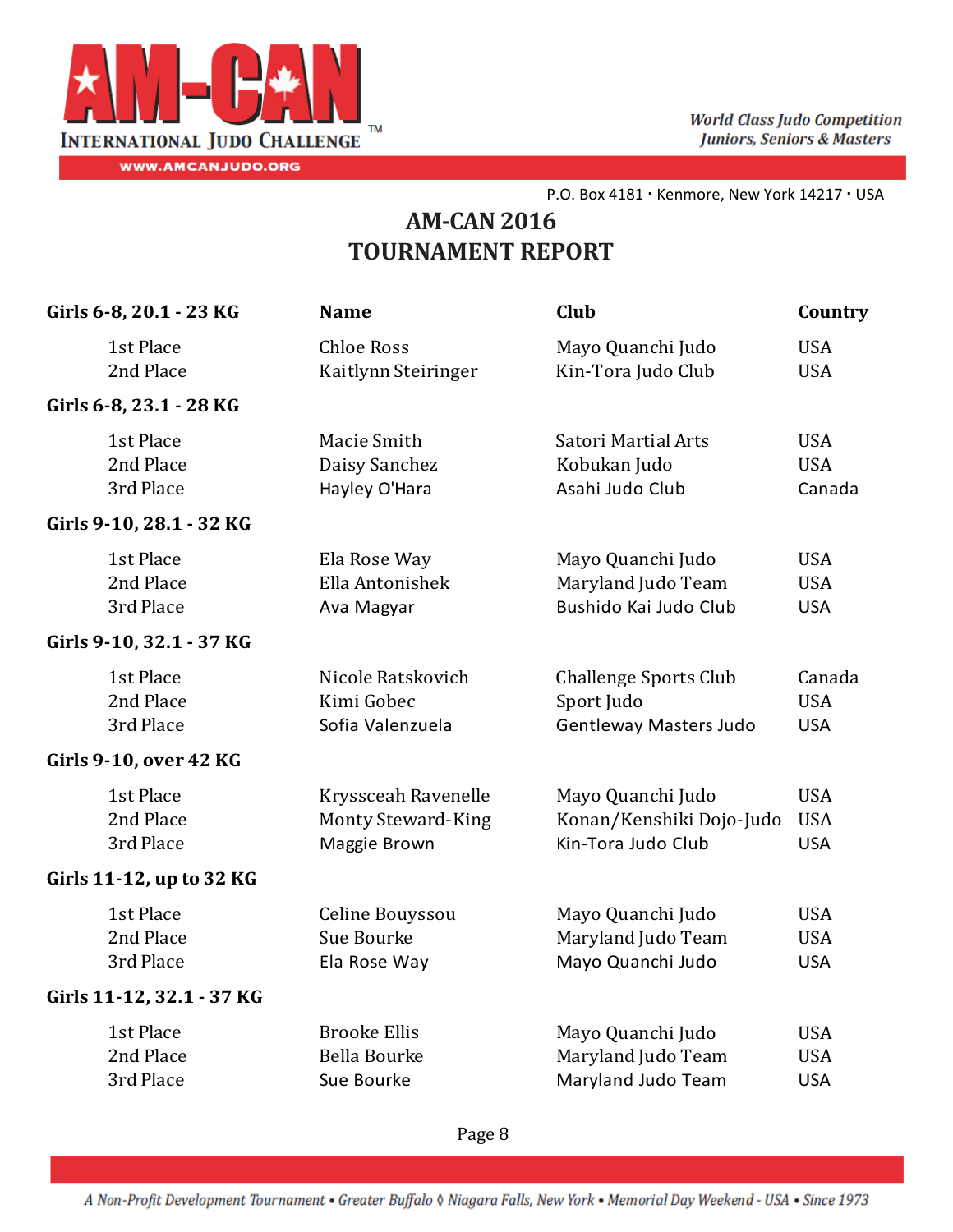

# **AM‐CAN 2016 TOURNAMENT REPORT**

| Girls 11-12, 37.1 - 42 KG | <b>Name</b>           | Club                      | Country     |
|---------------------------|-----------------------|---------------------------|-------------|
| 1st Place                 | Anna Zhitareva        | <b>JCCC Judo Kai</b>      | Canada      |
| 2nd Place                 | Alexandra Wilson      | Maryland Judo Team        | <b>USA</b>  |
| 3rd Place                 | Jazmine Sanchez       | Kobukan Judo              | <b>USA</b>  |
| Girls 11-12, 42.1 - 47 KG |                       |                           |             |
| 1st Place                 | Skylar Hattendorf     | Mayo Quanchi Judo         | <b>USA</b>  |
| 2nd Place                 | Alexandra Wilson      | Maryland Judo Team        | <b>USA</b>  |
| 3rd Place                 | <b>Katelyn Parris</b> | Damac Judo                | <b>USA</b>  |
| Girls 11-12, 47.1 - 52 KG |                       |                           |             |
| 1st Place                 | Skylar Hattendorf     | Mayo Quanchi Judo         | <b>USA</b>  |
| 2nd Place                 | Emma Blake            | Asahi Judo Club           | Canada      |
| 3rd Place                 | <b>Trinity Reid</b>   | Niagara Falls Judo Centre | Canada      |
| Girls 13-14, 42.1 - 47 KG |                       |                           |             |
| 1st Place                 | Noran Elmahrookey     | Teo BJJ                   | <b>USA</b>  |
| 2nd Place                 | Karilynn Tramacera    | Browns Judo               | <b>USA</b>  |
| Girls 13-14, 47.1 - 52 KG |                       |                           |             |
| 1st Place                 | Noran Elmahrookey     | Teo BJJ                   | <b>USA</b>  |
| 2nd Place                 | Emma Blake            | Asahi Judo Club           | Canada      |
| 3rd Place                 | Paola Lopez           | Judo Albergue Olimpico    | Puerto Rico |
| Girls 13-14, 57.1 - 63 KG |                       |                           |             |
| 1st Place                 | Deisha Fry            | Mayo Quanchi Judo         | <b>USA</b>  |
| 2nd Place                 | Daniella Torres       | Kobukan Judo              | <b>USA</b>  |
| 3rd Place                 | Yahaira Sanabria      | San Yama Bushi            | <b>USA</b>  |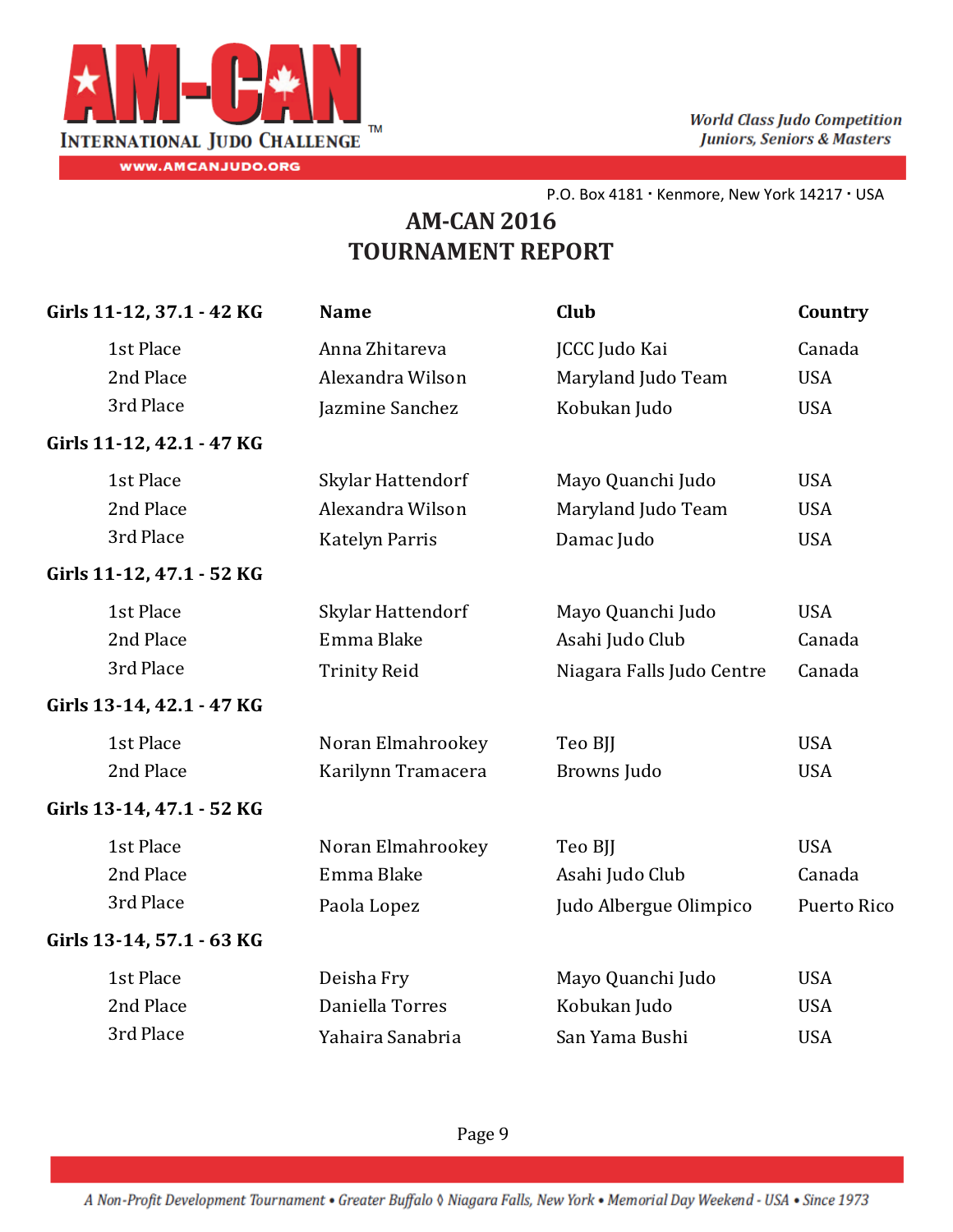

# **AM‐CAN 2016 TOURNAMENT REPORT**

| Girls Youth 17-20, up to 52 KG  | <b>Name</b>        | Club               | Country       |
|---------------------------------|--------------------|--------------------|---------------|
| 1st Place                       | Rita Reis          | Cagin              | <b>Brazil</b> |
| 2nd Place                       | Noran Elmahrookey  | Teo BJJ            | <b>USA</b>    |
| 3rd Place                       | Courtney Tramacera | Browns Judo        | <b>USA</b>    |
| Girls Youth 17-20, 52.1 - 57 KG |                    |                    |               |
| 1st Place                       | Sydney Wall        | Mayo Quanchi Judo  | <b>USA</b>    |
| 2nd Place                       | Isabela Carroll    | Chu To Bu          | <b>USA</b>    |
| Girls Youth 17-20, 57.1 - 63 KG |                    |                    |               |
| 1st Place                       | Isabela Carroll    | Chu To Bu          | <b>USA</b>    |
| 2nd Place                       | Nagina Ahmadi      | Judo-No-Kata at UB | <b>USA</b>    |
| 3rd Place                       | Fatima Hassan      | Kin-Tora Judo Club | <b>USA</b>    |
| Girls Youth 17-20, 70.1 - 78 KG |                    |                    |               |
| 1st Place                       | Lea Gobec          | Sport Judo         | <b>USA</b>    |
| 2nd Place                       | Halima Hassan      | Kin-Tora Judo Club | <b>USA</b>    |
| 3rd Place                       | Kaylee Conta       | Kin-Tora Judo Club | <b>USA</b>    |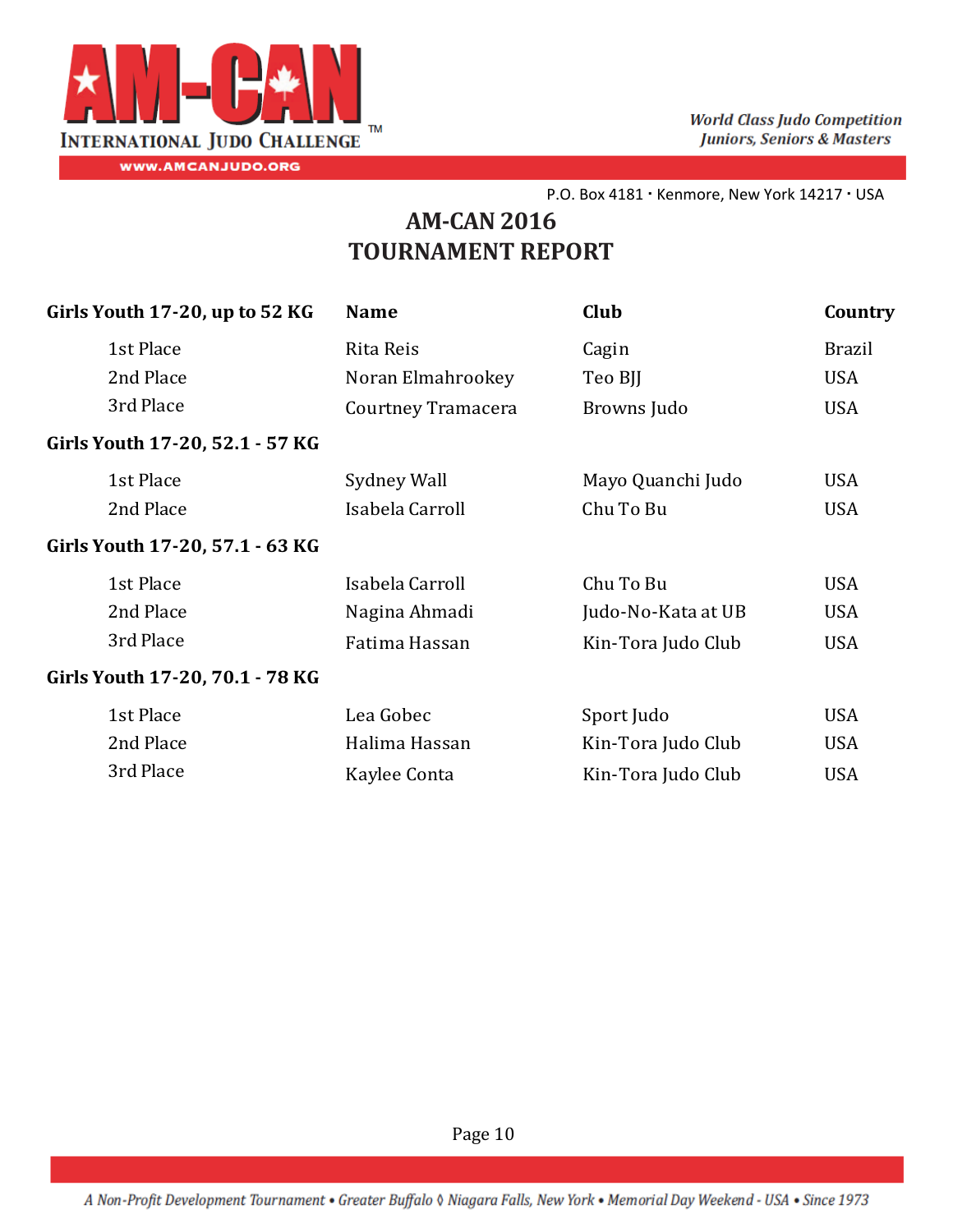

| Senior Men, M-1, 53.1-59 KG  | <b>Name</b>              | Club                       | Country    |
|------------------------------|--------------------------|----------------------------|------------|
| 1st Place                    | Sean Caltagirone         | Mayo Quanchi Judo          | <b>USA</b> |
| 2nd Place                    | Kevin Carpenter          | Judo-No-Kata at UB         | <b>USA</b> |
| Senior Men, M-1, 61.1-66 KG  |                          |                            |            |
| 1st Place                    | <b>Christopher Coley</b> | <b>British Forces Judo</b> | <b>UK</b>  |
| 2nd Place                    | <b>Alexander Velte</b>   | Kin-Tora Judo Club         | <b>USA</b> |
| Senior Men, M-1, 73.1-81 KG  |                          |                            |            |
| 1st Place                    | Guy Waltman              | Jason Morris Judo Center   | <b>USA</b> |
| 2nd Place                    | Nathan Magyar            | Bushido Kai Judo Club      | <b>USA</b> |
| 3rd Place                    | Larsen Way               | Mayo Quanchi Judo          | <b>USA</b> |
| Senior Men, M-1, 81.1-90 KG  |                          |                            |            |
| 1st Place                    | Steven Litteer           | Bushido Kai Judo Club      | <b>USA</b> |
| 2nd Place                    | Guy Waltman              | Jason Morris Judo Center   | <b>USA</b> |
| 3rd Place                    | James Wozniak            | Kin-Tora Judo Club         | <b>USA</b> |
| Senior Men, M-1, 90.1-100 KG |                          |                            |            |
| 1st Place                    | James Parry              | Judo-No-Kata at UB         | <b>USA</b> |
| 2nd Place                    | Alex Gorman              | Mayo Quanchi Judo          | <b>USA</b> |
| 3rd Place                    | Thomas Deangelo          | Kin-Tora Judo Club         | <b>USA</b> |
| Senior Men, M-1, over 100 KG |                          |                            |            |
| 1st Place                    | Benjamin Newton          | Damac Judo                 | <b>USA</b> |
| 2nd Place                    | Patrick Garvey           | Brockport/Renshinkan       | <b>USA</b> |
| 3rd Place                    | George Boria             | Brockport/Renshinkan       | <b>USA</b> |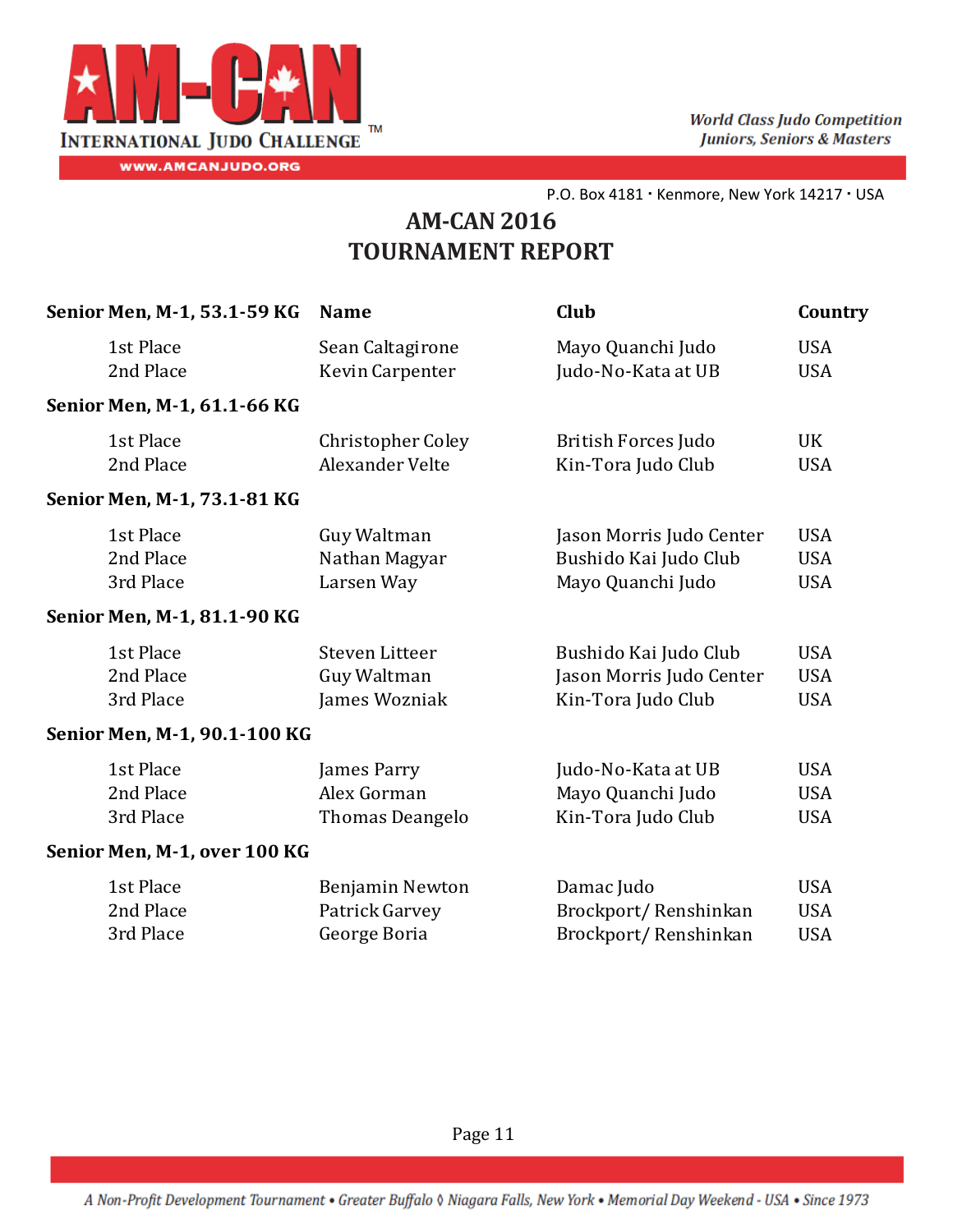

# **AM‐CAN 2016 TOURNAMENT REPORT**

| <b>Name</b>              | Club                                       | Country    |
|--------------------------|--------------------------------------------|------------|
| Evgenil Ivanov           | Judo Federation of the<br>Chuvash Republic | Russia     |
| David Colonna            | San Yama Bushi                             | <b>USA</b> |
| <b>Christopher Coley</b> | <b>British Forces Judo</b>                 | UK         |
|                          |                                            |            |
| Mitchell Paltielov       | Jason Morris Judo Center                   | <b>USA</b> |
| BenjaminGoodman          | Jason Morris Judo Center                   | <b>USA</b> |
|                          |                                            |            |
| Jesse Brown              | Ronin Judo Club                            | Canada     |
| Andrew Gugino            | Kin-Tora Judo Club                         | <b>USA</b> |
| James Eischen            | Kin-Tora Judo Club                         | <b>USA</b> |
|                          |                                            |            |
| Jayvon Davidson          | Team Carvalho Judo                         | <b>USA</b> |
| <b>Carlos Torres</b>     | Kobukan Judo                               | <b>USA</b> |
| David Griffin            | San Yama Bushi                             | <b>USA</b> |
|                          |                                            |            |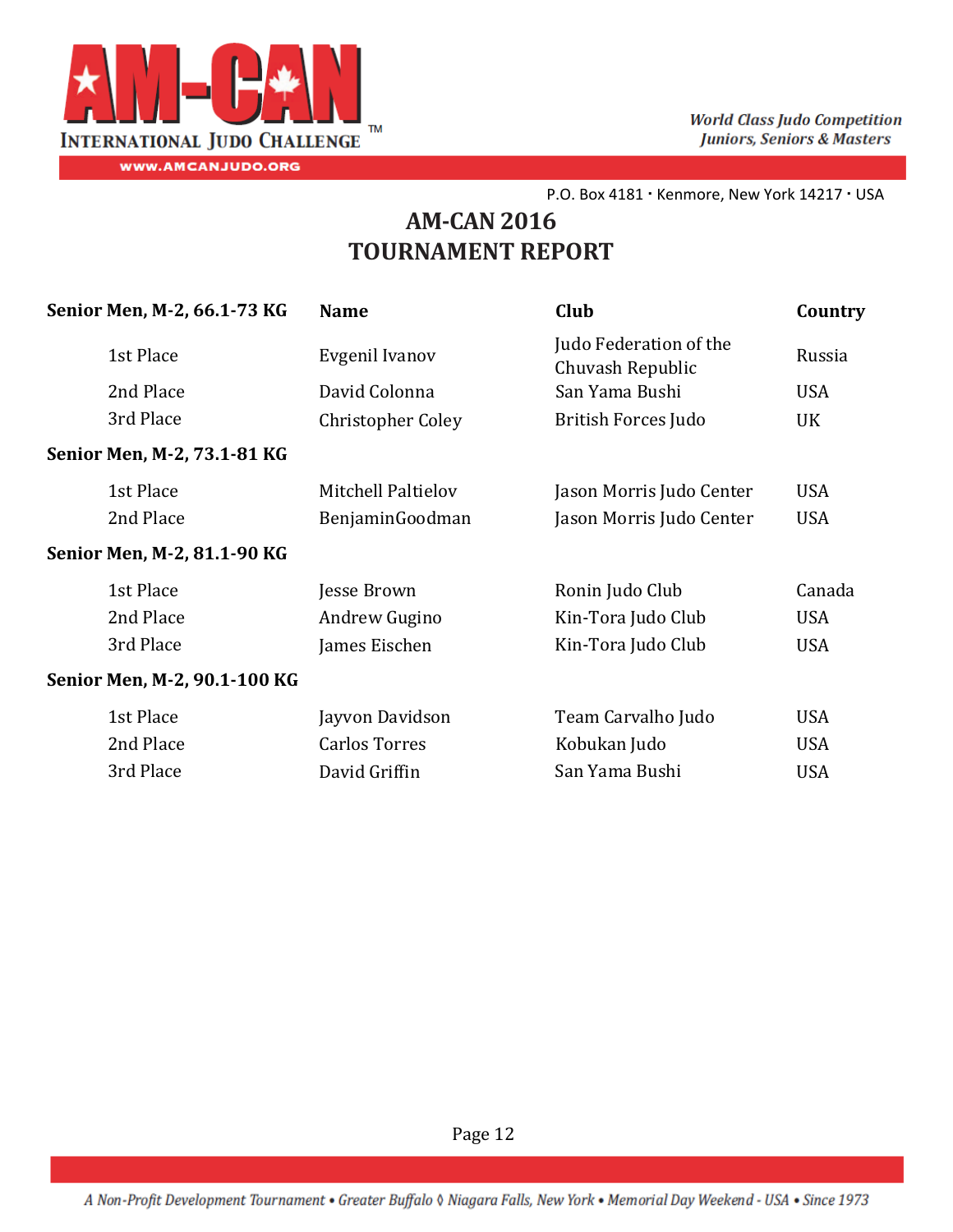

# **AM‐CAN 2016 TOURNAMENT REPORT**

| Senior Men, M-3, Light Weight Name |                       | Club                           | Country       |
|------------------------------------|-----------------------|--------------------------------|---------------|
| 1st Place                          | Zachary Judy          | Jason Morris Judo Center       | <b>USA</b>    |
| 2nd Place                          | Tyler Michaelson      | Jason Morris Judo Center       | <b>USA</b>    |
| 3rd Place                          | Kevin Carpenter       | Judo-No-Kata at UB             | <b>USA</b>    |
| Senior Men, M-3, 66.1-73 KG        |                       |                                |               |
| 1st Place                          | <b>Bradford Bolen</b> | Jason Morris Judo Center       | <b>USA</b>    |
| 2nd Place                          | Quentin Cook          | Jason Morris Judo Center       | <b>USA</b>    |
| 3rd Place                          | Romuado Junior        | <b>Brazil</b>                  | <b>Brazil</b> |
| Senior Men, M-3, 73.1-81 KG        |                       |                                |               |
| 1st Place                          | Eduardo Avila         | Mexico                         | Mexico        |
| 2nd Place                          | Alexander Turner      | Jason Morris Judo Center       | <b>USA</b>    |
| 3rd Place                          | <b>Gregory West</b>   | Cahill's Judo Academy          | <b>USA</b>    |
| Senior Men, M-3, 81.1-90 KG        |                       |                                |               |
| 1st Place                          | Nathan Lockey         | <b>British Forces Judo</b>     | UK            |
| 2nd Place                          | Eric Skylar           | Jason Morris Judo Center       | <b>USA</b>    |
| 3rd Place                          | <b>Thomas Moreau</b>  | <b>Moreaus Training Center</b> | <b>USA</b>    |
|                                    |                       |                                |               |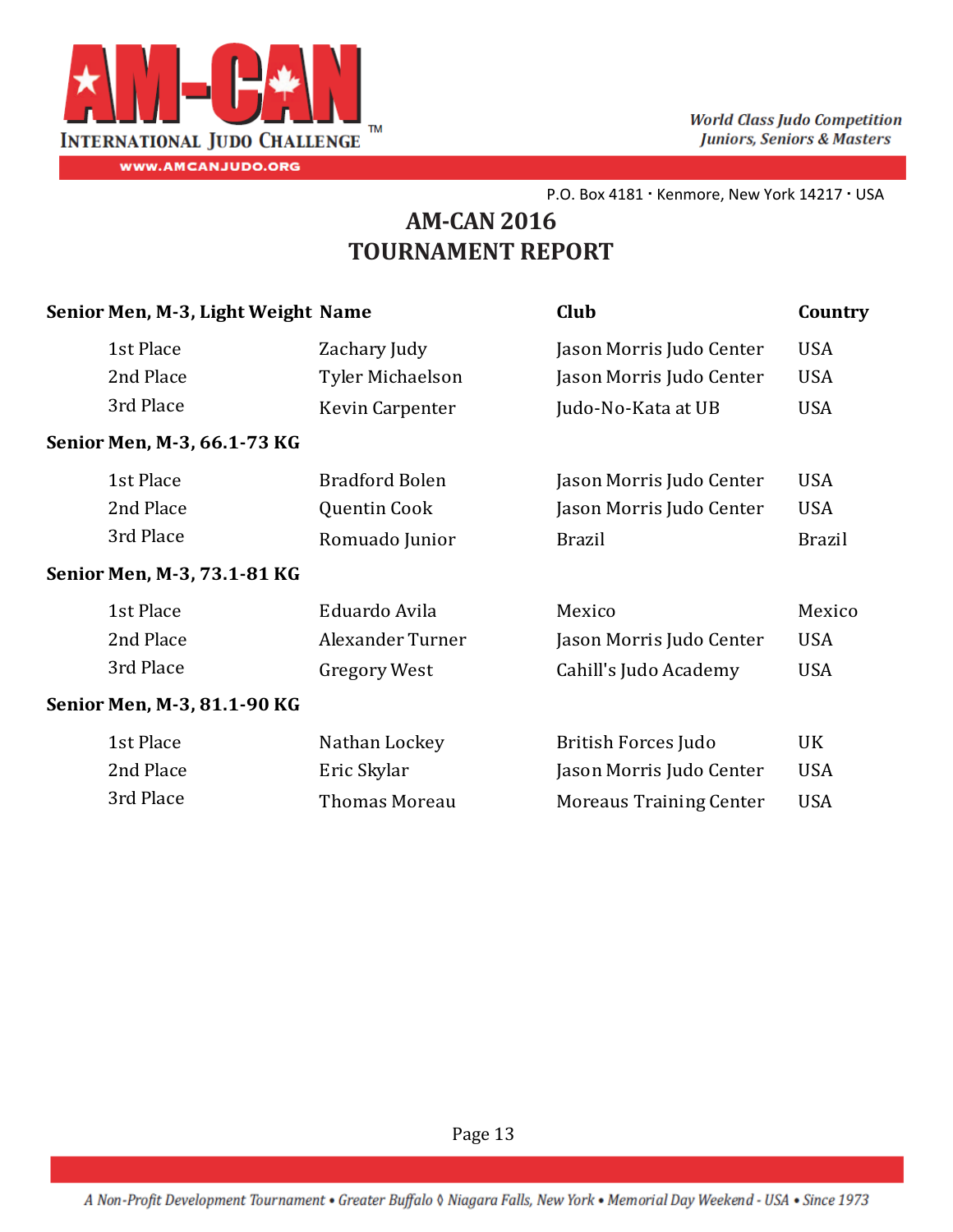

# **AM‐CAN 2016 TOURNAMENT REPORT**

| Masters Men, M-4, 66.1-73 KG              | <b>Name</b>            | Club                              | Country    |
|-------------------------------------------|------------------------|-----------------------------------|------------|
| 1st Place                                 | Artur Targosinski      | Full Circle Judo Club             | Canada     |
| 2nd Place                                 | Nicholas Rastelli      | Kin-Tora Judo Club                | <b>USA</b> |
| 3rd Place                                 | David Michaelson       | Jason Morris Judo Center          | <b>USA</b> |
| <b>Masters Men, M-4, 73.1-81 KG</b>       |                        |                                   |            |
| 1st Place                                 | Andrew Motomura        | Budokai                           | <b>USA</b> |
| 2nd Place                                 | Nathan Magyar          | Bushido Kai Judo Club             | <b>USA</b> |
| 3rd Place                                 | David Roberts          | Full Circle Judo Club             | Canada     |
| Masters Men, M-4, under 50, 81.1-90 KG    |                        |                                   |            |
| 1st Place                                 | <b>Thomas Moreau</b>   | <b>Moreaus Training Center</b>    | <b>USA</b> |
| 2nd Place                                 | Lee Brown              | <b>British Forces Judo</b>        | UK         |
| 3rd Place                                 | Steven Litteer         | <b>Moreaus Training Center</b>    | <b>USA</b> |
| Masters Men, M-4, 50 and over, 81.1-90 KG |                        |                                   |            |
| 1st Place                                 | Marc Dickie            | Kin-Tora Judo Club                | <b>USA</b> |
| 2nd Place                                 | Daniel Bird            | Kawakaki Rendokan Judo<br>Academy | Canada     |
| 3rd Place                                 | <b>Andy Boulet</b>     | Kin-Tora Judo Club                | <b>USA</b> |
| Masters Men, M-4, 90.1-100 KG             |                        |                                   |            |
| 1st Place                                 | <b>Thomas Deangelo</b> | Kin-Tora Judo Club                | <b>USA</b> |
| 2nd Place                                 | Alex Gorman            | Mayo Quanchi Judo                 | <b>USA</b> |
| 3rd Place                                 | Nikita Kizel           | Ronin Judo Club                   | Canada     |
| Masters Men, M-4, over 100 KG             |                        |                                   |            |
| 1st Place                                 | John Squires           | <b>British Forces Judo</b>        | <b>UK</b>  |
| 2nd Place                                 | Jeff Allen             | Huntsville Judo Club              | Canada     |
| 3rd Place                                 | Kevin Downey           | Kin-Tora Judo Club                | <b>USA</b> |
|                                           |                        |                                   |            |